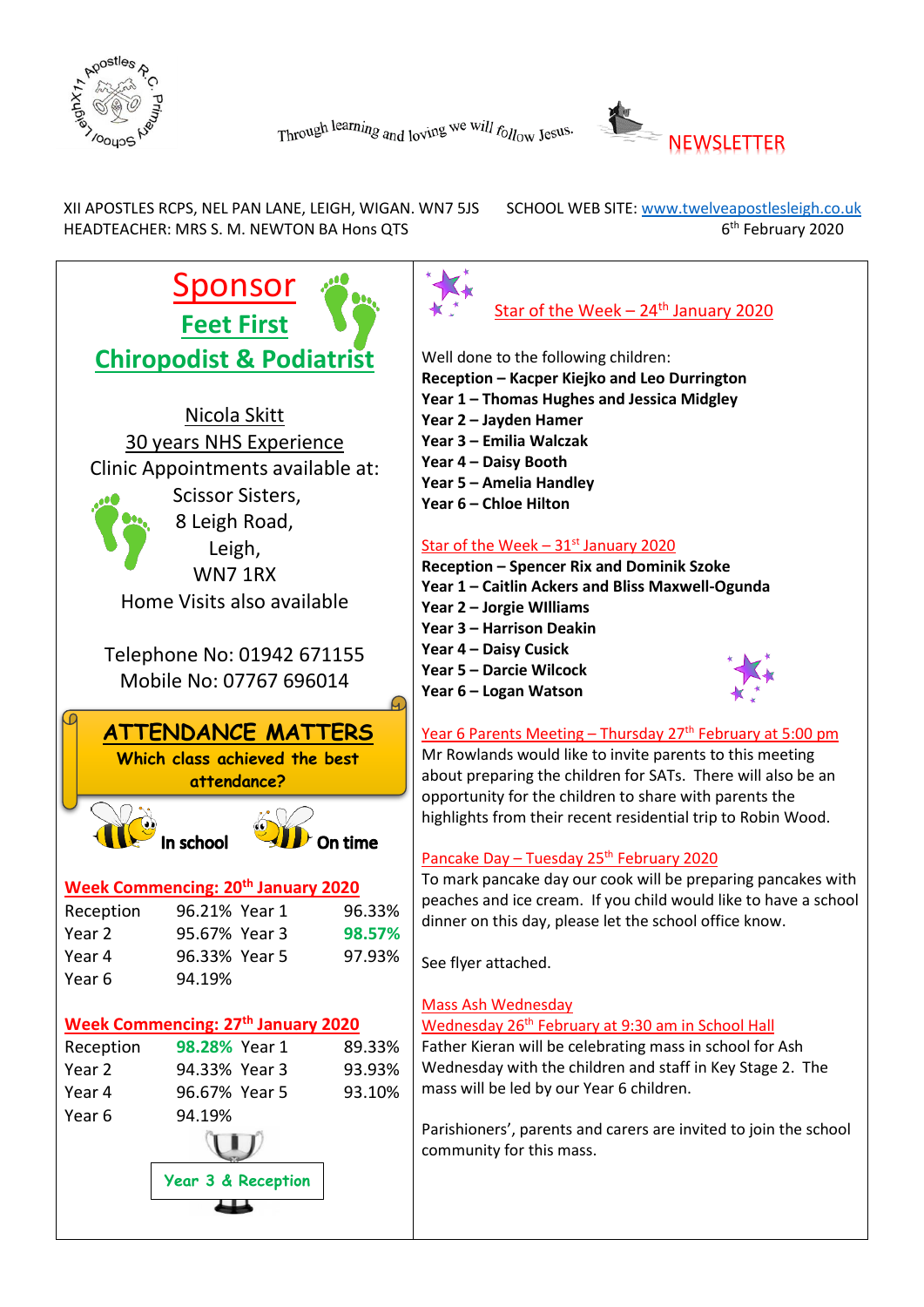# Table Top Sale

#### Table Top Sale

#### Friday 28th February at 3:15 pm in the School Hall

Parents/Carers can rent a table in the school hall for £10 to sell second hand items eg baby items, good quality toys, clothes. The £10 will go to the friends of XII Apostles and any profit will be kept by the person hiring the table. We will have a maximum of 10 tables. Parent/Carers can come and browse and buy after school.

This is an ideal opportunity to have a clear out and make some money. If you are interested in hiring a table, please inform the school office.

We need to know how many people are interested to see if it is viable for this event to go ahead. Please let the office know by Friday 14<sup>th</sup> February if you would be interested.

#### Safer Internet Day - Tuesday 11<sup>th</sup> February

Safer Internet Day 2020 will be celebrated globally with the theme: **Together for a better internet.** The aim of Safer Internet Day is to inspire a national conversation about using technology responsibly, respectfully, critically and creatively.

This will be reinforced in all classes in school and in a whole school assembly that week.

There are wealth of resources that parents and carers can access through the link below. Please use these free resources to talk to your child about online safety this Safer Internet Day. The pack includes activities, conversation starters and information to help parents and carers talk to their children about how to navigate the issue of online identity in a digital age in a safe, responsible and respectful way.

[https://www.saferinternet.org.uk/safer](https://www.saferinternet.org.uk/safer-internet-day/2020)[internet-day/2020](https://www.saferinternet.org.uk/safer-internet-day/2020)





#### Mental Health Week 3<sup>rd</sup> – 9<sup>th</sup> February 2020

The theme of this year's Mental Health Awareness week is FIND YOUR BRAVE. Life often throws challenges our way. Bravery is not about coping alone or holding things in. It is about finding positive ways to deal with things that might be difficult, overcoming physical and mental challenges and looking after yourself.

As parents and carers, you play an important role in your child's mental health. Check out the free resources through the link below.

[https://www.childrensmentalhealthweek.org.uk/parents](https://www.childrensmentalhealthweek.org.uk/parents-and-carers/)[and-carers/](https://www.childrensmentalhealthweek.org.uk/parents-and-carers/)

Through assemblies and a range of class activities, including stories children have been learning how life is all about taking small brave steps every day. Bravery could be about sharing worries and asking for help when you need it, trying something new or making the right choices. Ask your child what they have been learning.

#### An Awesome Night for XII Apostles Choir: Young Voices on Friday 31<sup>st</sup> January 2020 at MEN Arena, Manchester

Mr Rowlands and Mrs Whitton reported that they had a wonderful time with the choir. The children thoroughly enjoyed the opportunity to sing with 8000 other children from around Greater Manchester as well as a host of famous faces. They were excellent ambassadors for our school. Well done choir!

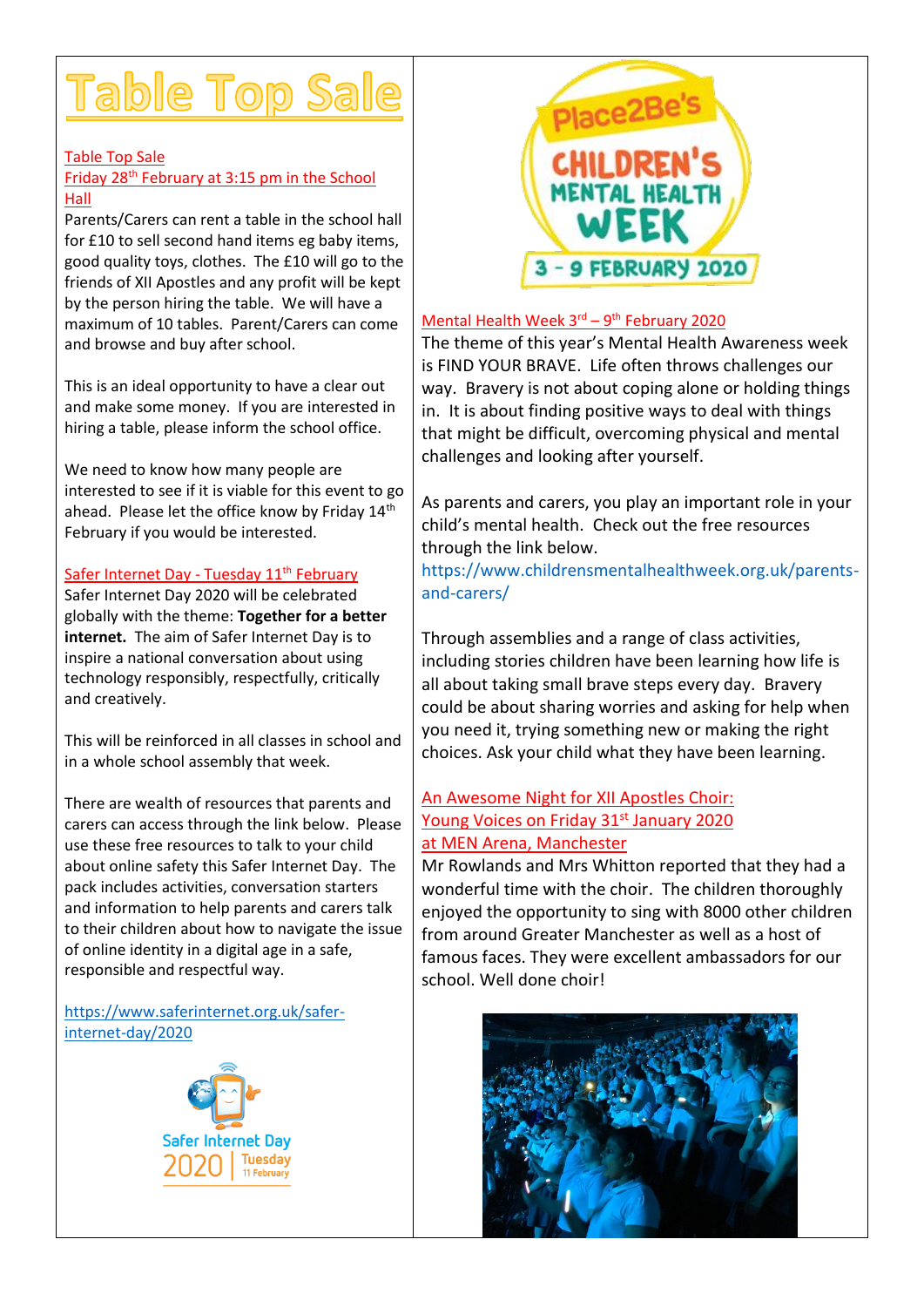#### Year 3 Trip to the Lake District on Tuesday 25<sup>th</sup> February 2020



Miss Hope and Mrs Evans will be taking the children to the Lake District as part of their current Geography topic on mountains, lakes and rivers.

They will leave school at 9:00 am and return for approximately 3:15 pm (traffic permitting).

A letter has been sent out with more details.

#### Artist in Residence Mandy Beck McKim

The children in Year 1 and Year 5 have thoroughly enjoyed the opportunity to work with Mandy on a weekly basis this term. The children in Year 5 have been working on a commemorative piece, using textiles to represent the closure of XII Apostles Church. This week they have been finalising the piece adding words to represent what the church meant to us all.

It really is looking fabulous. Watch this space to view the final piece.



The children in Year 1 have been using pastels to produce these sketches representing the season.

This will be made into a digital piece that will be displayed in their outdoor play area.

We certainly have some talented artists in our midst!



#### Volunteers still needed for Bagels!

We desperately need more volunteers to help prepare and distribute the bagels before the start of school.

To enable us to continue running the magic breakfast programme, we need volunteers from 8:15 am to 9:00 am to help with toasting/warming of the bagels and taking them outside on the playground. If you are able to give some time and maybe volunteer for a particular day or a week, please leave your name at the school office.

Thank you again to our small army of volunteers.

#### 0000000000



#### Sports Update

Rugby had their first defeat of the season against Bedford Hall Methodist in a close 18-12 match. We will be playing again next week and hopefully back to our winning ways. Man of the Match was Ethan Atherton.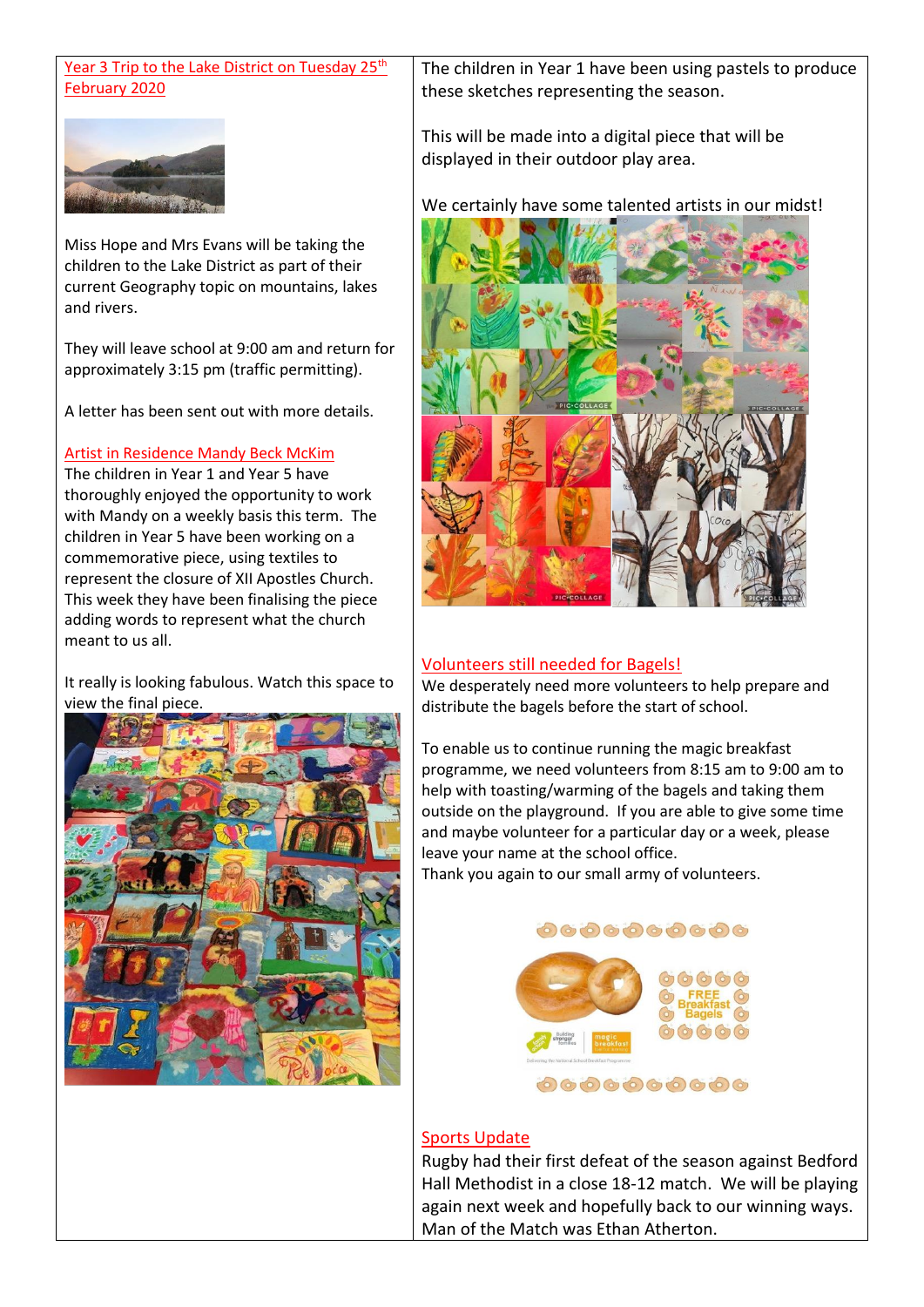

#### <u>World Book Day – 5<sup>th</sup> March 2020</u>

Let's celebrate and enjoy reading on World Book Day. Please can your child dress up as their favourite book character and be ready to let the class know a bit about their character and why they like them.

As our theme for World Book Day is "The World", part of the celebrations that week will involve each class studying an individual country including the stories from them.

Other events include Around the World food theme day and a visit on Tuesday, 3rd March from the Author, Elizabeth Cummings, all the way from Australia! She will be talking to the children about poetry and language and her books will be available to buy after school on this day.

Please go to her web site to find out more about the author: <https://elizabethmarycummings.com/>

Or look on Amazon for some of her books in preparation for the visit.

#### February Half Term Activities

Please see a flyer attached for activities during the half term holidays.

#### Newsletter Sponsorship

**If you have a business and wish to advertise on our newsletter, please contact the school office. The cost is £30 for the year.**

### **Half Term Break**

**School closes at the end of the day on Friday 14th February 2020**

**School Re-opens on Monday 24th February 2020**

Through learning and loving we will  $f_{\text{O}/\text{low}}$  Jesus.

## **NEWSLETTER SPONSORS**

**Whisper International – Neil Sumner – 0161 794 0818 or 07760174537 ABC Domestics – Ian McGowan – 01942 730468 or 07715986396 Feet First – Chiropodist – Nicola – 07767696014 9 th – 15th Leigh Scout Group – Jane Riley – 07714417263**